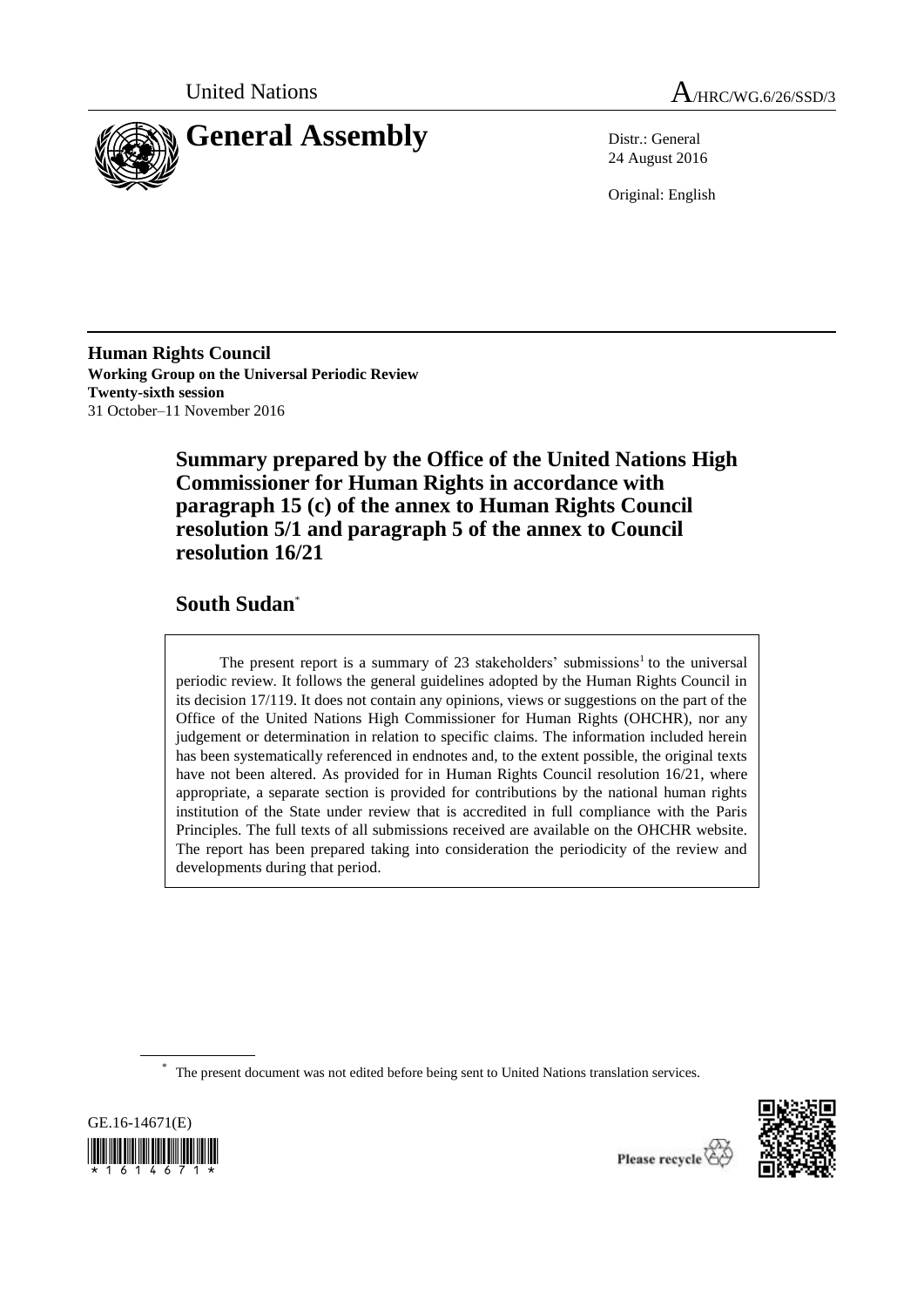# **Information provided by stakeholders**

# **A. Background and framework**

## **1. Scope of international obligations**

1. Amnesty International (AI) noted the pledge made by President Salva Kiir on 9 July 2011 that South Sudan would seek accession to human rights treaties as soon as possible. However, AI stated that South Sudan was a party to only five of the core international human rights treaties.<sup>2</sup>

2. A number of organizations recommended that South Sudan sign and ratify key international and regional human rights instruments.<sup>3</sup>

### **2. Constitutional and legislative framework**

3. Jubilee Campaign (JUBILEE) recommended that the language in the Transitional Constitution be changed to promote the concept of national rather than tribal identity for a citizen of South Sudan to deter the tendency toward inter-communal conflict and strife. 4

4. Global Partnership for Peace in South Sudan (GaPPSS) recommended that South Sudan repeal sections (b) and (d) in Article (5) of the Transitional Constitution, which vaguely suggested that sources of legislation shall be customs, traditions, and other sources, in contradiction of Article 9, sections (2) and (3), calling for the respect of individual rights and freedoms.<sup>5</sup>

5. Human Rights Watch (HRW) stated that, while South Sudan had ratified, or was in the process of ratifying several key international human rights treaties, it had yet to implement them or harmonize domestic laws with them.<sup>6</sup> HRW stressed that a number of laws, including the National Security Service (NSS) bill, contravened human rights norms and should be reformed.<sup>7</sup>

### **3. Institutional and human rights infrastructure and policy measures**

6. GaPPSS noted that, during the previous UPR, South Sudan had accepted recommendations 84.1, 84.7, 84.8, and  $85.1<sup>8</sup>$  to complete its transition from a militarized society to a democratic system based on the rule of law under civilian rule. However, GaPPSS regretted that South Sudan had failed to implement any of these recommendations. South Sudan continued to be highly militarized.<sup>9</sup>

7. Jonglei Development Agency (JODA) indicated that the South Sudan Human Rights Commission was not truly independent.<sup>10</sup> Joint Submission 3 (JS3) recommended that South Sudan adequately resource independent national human rights institutions, including the South Sudan Human Rights Commission and ensure its accreditation under the Paris Principles by 2018.<sup>11</sup> Edmund Rice International (ERI) recommended that South Sudan ensure the efficacy of the South Sudan Human Rights Commission through increased resource allocation.<sup>12</sup>

8. AI recommended that South Sudan ensure that the South Sudan Human Rights Commission is provided with all necessary financial, logistical and technical support in order to effectively monitor, document and publicly report on the human rights situation in the country, particularly violations related to the internal armed conflict.<sup>13</sup>

9. Joint Submission 1 (JS1) noted that an Independent Child Commission with the ability to investigate complaints made by any person on child rights violations and to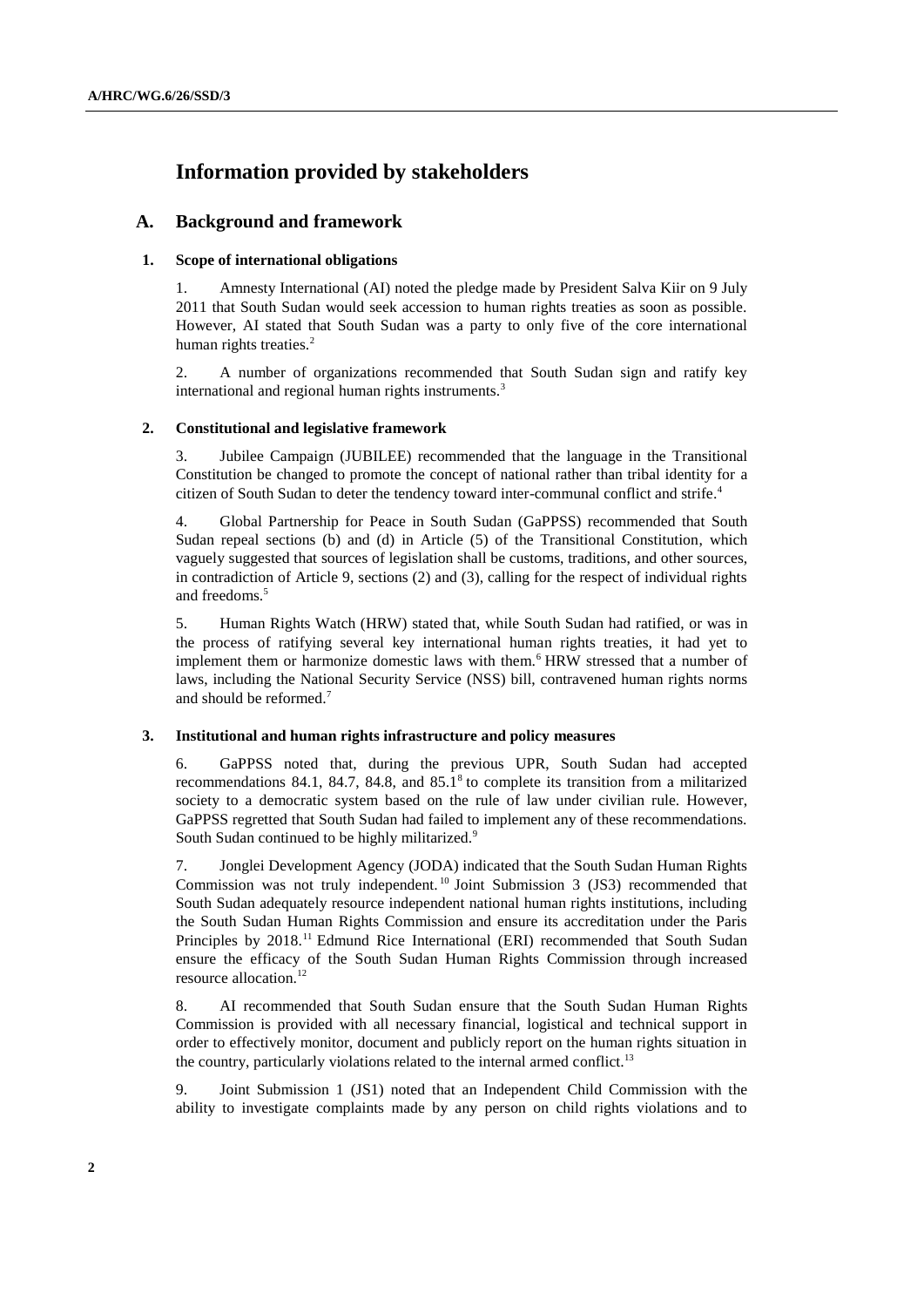monitor compliance of the CRC had not been established, despite a provision to do so in the Child Act of 2008.<sup>14</sup>

10. JS1 stated that there was no birth registration policy or system in place. Instead, the Government issued age assessment certificates, which had many implications for the enjoyment of children's rights, including in the establishment of a minimum age for marriage, minimum age for criminal responsibility and access to essential services, including health, education and protection.<sup>15</sup>

# **B. Cooperation with human rights mechanisms**

## **1. Cooperation with treaty bodies**

11. Access Now recommended that South Sudan improve cooperation with the UN and AU treaty mechanisms.<sup>16</sup>

### **2. Cooperation with special procedures**

12. Joint Submission 5 (JS5) and Access Now recommended that South Sudan issue a standing invitation to the UN special procedures.<sup>17</sup>

13. ARTICLE 19 (Article 19) recommended that South Sudan extend an invitation to the UN Special Rapporteur on the promotion and protection of the right to freedom of expression to visit the country to allow for an independent review of its record of freedom of expression and to assist in guiding the reform process.<sup>18</sup>

# **C. Implementation of international human rights obligations, taking into account applicable international humanitarian law**

### **1. Equality and non-discrimination**

14. Women Leaders PoC (WLPoC) indicated that the Transitional Constitution stated that women had the right to own property and inherit from their husbands, however, that, according to customary law, property should remain within the family and should be owned and managed by men, as heads of household.<sup>19</sup> WLPoC and Joint Submission 2 (JS2) called upon South Sudan to amend all parts of customary law to ensure its compliance with CEDAW and the Transitional Constitution.<sup>20</sup>

15. Warrap Women Union (South Sudan) (WWU) stated that, in Warrap, cultural practices had mostly been transformed into customary laws that affected women on a daily basis and caused gender-based and domestic violence in communities and homes. One major cultural barrier that caused a series of domestic violence was the payment of dowry. A suitor normally paid within the range of 50 to 200 cows for a bride in the Dinka culture and tradition. This dowry payment could easily result in the effective enslavement of the woman and make her a property of the husband.<sup>21</sup>

16. WWU continued that adultery was classified as a criminal offence in the Penal Code Act of 2008 and largely only affected wives. The law was being used by the husbands as they were mostly the ones who filed complaints against their wives. By cultural norms, the practice of dowry payment in cows, prevented wives from even attempting to file a complaint against their husbands for committing adultery.<sup>22</sup>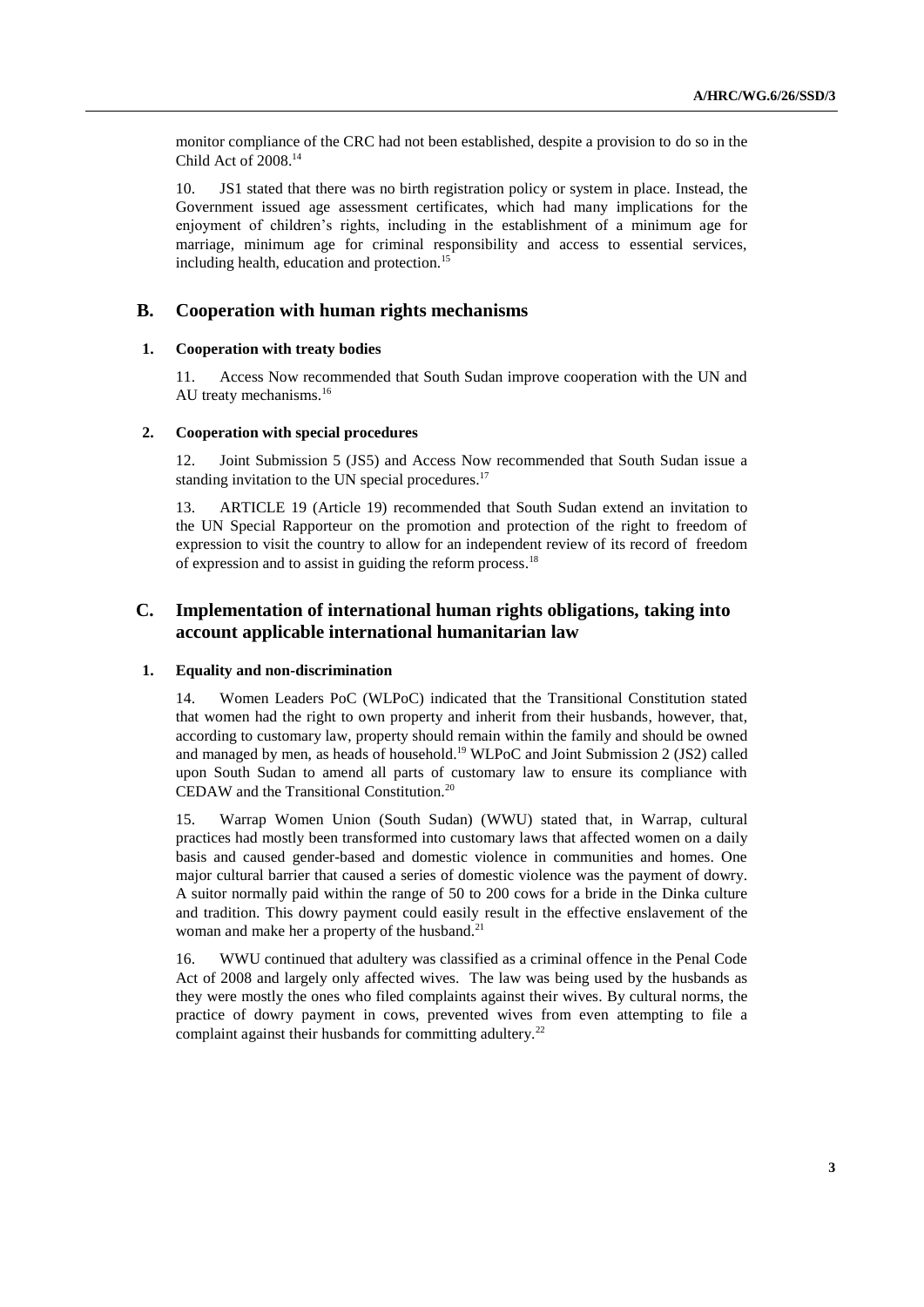#### **2. Right to life, liberty and security of the person**

17. Joint Submission 7 (JS7) noted that, during the 2011 UPR, Italy and France had recommended that South Soudan abolish the death penalty. South Sudan had accepted the Italian recommendation<sup>23</sup>, but not the similarly worded recommendation from France.<sup>24</sup>

18. JS7 continued that South Sudan had not implemented the accepted recommendation for a moratorium on the death penalty, even though it had subsequently voted in the United Nations in its favor on two occasions. The death penalty remained in force, as South Sudan continued to carry out executions by hanging, including conducting two executions as recently as January 2016.<sup>25</sup> HRW made a similar observation.<sup>26</sup>

19. AI noted that the Transitional Constitution permitted the death penalty as punishment for "extremely serious offenses". In 2015, South Sudan carried out at least five judicial executions, at least 17 people were sentenced to death, and by the end of the year, there were at least 305 people on death row.<sup>27</sup> JS7 and AI recommended that South Sudan place an immediate moratorium on the use of the death penalty with a view to its abolition and commute all death sentences.<sup>28</sup>

20. AI stated that, in the context of the internal armed conflict that erupted in December 2013, both government and opposition forces had committed crimes under international law that might amount to war crimes and crimes against humanity. They had attacked civilians sheltering in hospitals and places of worship, executed captured fighters, abducted and arbitrarily detained civilians, burned down homes, damaged and destroyed medical facilities, looted public and private property as well as food stores and humanitarian aid, and recruited children to serve in their armed forces. Parties to the conflict had also regularly attacked, detained, harassed and threatened humanitarian aid workers and UNMISS staff.<sup>29</sup>

21. Joint Submission 8 (JS8) stated that ethnic fights had often broken out in the sites for protection of civilians (PoC), such as Malakal, Bor and Juba resulting in multiple loss of life. Assassinations, enforced disappearance, murder, extra-judicial and revenge killings were also among the common human rights violations by both State and non-state actors.<sup>30</sup>

22. GaPPSS recommended that South Sudan ensure unfettered passage for the delivery of humanitarian relief to affected populations.<sup>31</sup>

23. AI stated that torture, enforced disappearance, genocide and crimes against humanity were not criminalized under South Sudanese law. A Penal Code Amendment Bill, currently under consideration by the National Legislative Assembly, sought to fill some of the legislative gaps by criminalizing genocide, war crimes and crimes against humanity; however, the definitions of these crimes did not conform to internationally agreed definitions. The Bill also did not include provisions for command responsibility, the irrelevance of official capacity, and the non-applicability of amnesties, pre-conviction pardons and immunities.<sup>32</sup>

24. Joint Submission 4 (JS4) stated that, during the conflicts in Wau in Western Bahr el Ghazal State in December 2012, 81 suspects had been arbitrarily arrested, detained and tortured by the Criminal Investigation Department during the investigation process. Since the war that had started in December 2013, SPLA and NSS had detained many people on the allegations of being supporters/sympathizers or members of the Sudan People's Liberation Movement/Army in Opposition (SPLM/A-IO).<sup>33</sup>

25. A number of organizations expressed concern about conditions of detention throughout the country. According to them, prisons were overcrowded and dirty, and inmates were subject to ill-treatment and were not provided with adequate food, water, or access to health care.<sup>34</sup>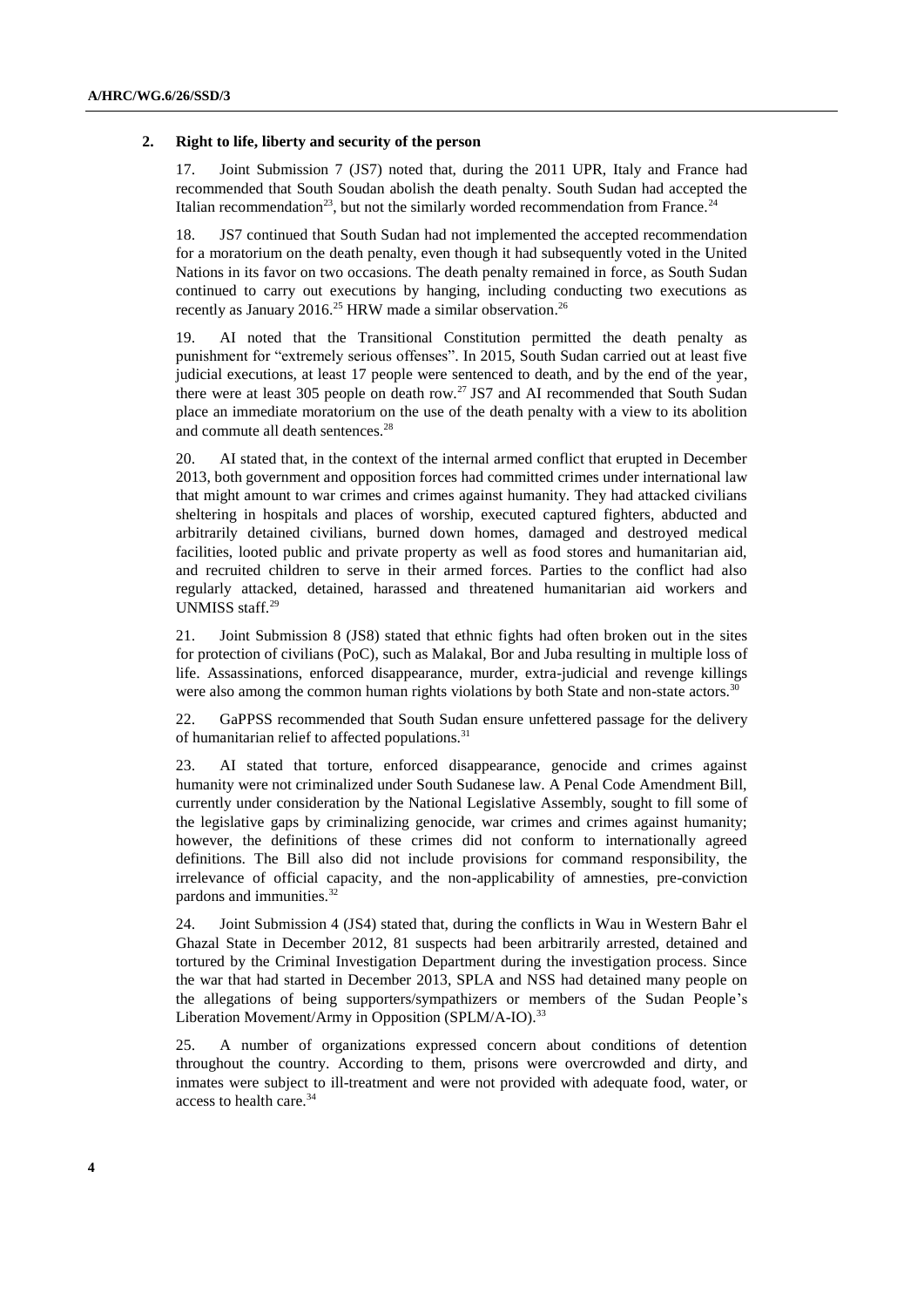26. HRW recommended regular visits to all places of detention by independent and international experts as per CAT and OP-CAT ratified in 2015.<sup>35</sup>

27. Joint Submission 6 (JS6) recommended that, in the absence of a South Sudan Human Rights Commission presence in Western Equatoria State, access be granted to all human rights defenders to monitor and assess the condition of the detainees to ensure that it is in accordance with international human rights law.<sup>36</sup>

28. AI and GaPPSS stated that the NSS used excessive force and arbitrarily detained perceived government opponents, journalists, and members of civil society without charge or trial, sometimes for over a year. Detainees were reported to have been subjected to torture and other ill-treatment and denied access to legal counsel.<sup>37</sup>

29. AI noted a NSS Bill granted NSS sweeping powers to arrest, detain, conduct searches, and seize property, without adequate judicial oversight or safeguards against the abuse of such powers. The Bill did not specify that detainees might only be held in official places of detention nor did it guarantee basic due process rights. According to AI, in March 2015, the Minister of Justice announced that the NSS Bill had entered into effect and become an Act.<sup>38</sup>

30. JS6 noted that hundreds of residents, particularly young people, were held in arbitrary arrest and unlawful detentions without charges, as well as reports of possible death-related disappearances while in custody at various SPLA and other security detention facilities in Western Equatoria State.<sup>39</sup>

31. AI recommended that South Sudan immediately release from detention all human rights defenders, activists and political detainees or charge them with recognizable offences and present them before an ordinary and competent civilian judicial authority.<sup>40</sup>

32. According to AI, sexual and gender-based violence was widespread in the context of the conflict. There were cases of sexual slavery and gang-rape, including of girls as young as eight years old. There had also been cases of men and boys being castrated.<sup>41</sup>

33. WLPoC stated that women and girls living in Unity State were at heightened risk of experiencing rape, and other forms of sexual violence. Rape and sexual violence not related to the conflict were likely to be more prominent than conflict-related sexual violence, however, it had been less documented.<sup>42</sup>

34. JS8 indicated that gang-rape and killing, abduction and stripping, sexual assault, sexual slavery and forced abortion were the most documented heinous violations against women and girls in Unity State. SPLA and its affiliated militias were the perpetrators of the above violations.<sup>43</sup>

35. JS3 stated that there were no specific laws regarding violence against women and no accurate national data on rates of violence. The Penal Code Act excluded coerced marital sex from the definition of rape, and the law enforcement and justice systems were illequipped to effectively address cases of domestic abuse. This was further aggravated by exiting harmful cultural practices that treated women as property.<sup>44</sup>

36. WLPoC reported that, if sexual violence cases were taken to court, the chances of a conviction were extremely low. Perpetrators of rape were usually asked to marry the woman they had raped in exchange of cows to be paid to the woman's family. In these cases, the number of cows men were asked to give was usually lower than if the woman had not been raped.<sup>45</sup>

37. JS1 stated that, in some communities, girls were given as compensation for anyone killed.<sup>46</sup>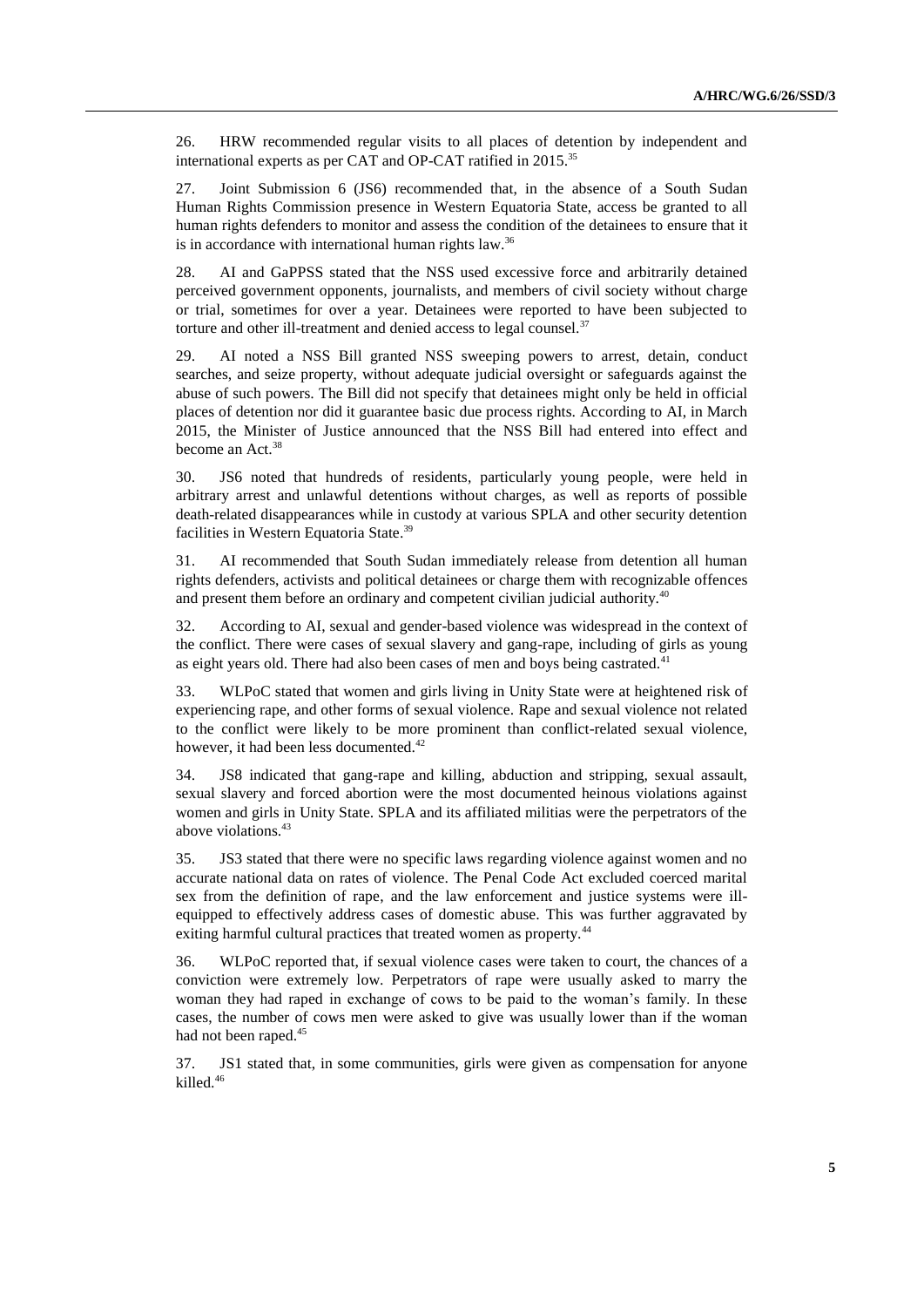38. JS4 indicated that women had no right to make decisions on the choice of their spouses. Girls continued to be subjected to early and forced marriages. On matters of inheritance, customary practices forbade a woman from inheriting the property of her deceased husband as well as those of her father. Furthermore, a woman was forbidden to initiate divorce proceedings even if she found herself in a violent domestic relationship.<sup>47</sup>

39. HRW noted that almost half of girls aged 15 to 19 were married, of which 17 per cent had been married before the age of 15. Proxy detentions, whereby the wives or children of the accused were detained until the suspect surrendered, had also been known to be frequently used. Domestic disputes were regularly resolved in traditional courts that often applied discriminatory customs against women.<sup>48</sup>

40. JS2 recommended that South Sudan increase the number of women in leadership positions in the army and the police as a basic step towards ending gender-based violence.<sup>49</sup>

41. JS8 stated that child abduction was common among some nomadic and pastoral communities, which remained one of the major reasons for inter-communal clashes.<sup>50</sup>

42. HRW indicated that, although South Sudan had signed an action plan with the United Nations in March 2012 to end the use of child soldiers and order their release from SPLA, forced recruitment and use of minors by the army continued. Since the beginning of the conflict in 2013, both government and opposition forces had forcibly recruited and used thousands of children. Despite promises by the government and rebel forces, thousands of children had yet to be demobilized.<sup>51</sup>

43. JS1 recommended that the Government immediately cease the recruitment and use of children in armed conflict in compliance with their obligations under international humanitarian law and international human rights law, immediately and unconditionally release all children associated with armed forces and groups, and ensure their safe return to their families and access to education and psychosocial well-being.<sup>52</sup> JS2 made a similar recommendation.<sup>53</sup>

#### **3. Administration of justice, including impunity, and the rule of law**

44. WLPoC stated that there were no statutory courts in Unity State since the conflict erupted in December 2013, as all judges and prosecutors left, fearing they would be killed. Only customary law remained enforceable in Unity State.<sup>54</sup>

45. JS3 stated that formal courts were only available in towns, hosting only 15 per cent of the country population. The vast population of the country remained under the sway of customary courts. <sup>55</sup> Even in the towns, access to justice for civilians presented great challenges as the courts were not independent.<sup>56</sup> JS 2 made a similar observation.<sup>57</sup>

46. AI noted that a lack of capacity, inadequate training and lack of independence of police, prosecutors and judges gave rise to serious human rights violations in the administration of justice. South Sudan did not guarantee access to legal counsel for individuals accused of criminal offences, including those facing the death penalty.<sup>58</sup>

47. WWU noted that women's access to justice in Warrap had been an overwhelming problem in both the judiciary and traditional justice system. This was due to several factors: lack of female judges, prosecutors, lawyers and police investigators to assist women in addressing their issues; poverty; police corruption in extorting huge amounts of money from women; stigma in the traditional courts; and lack of female representation in the traditional courts to handle women's issues and advocate for their rights.<sup>59</sup>

48. HRW indicated that, while the government formed a presidential committee in January 2014 to investigate the December 2013 violence, its report had not yet been made public. The army and the police had also established two investigations into the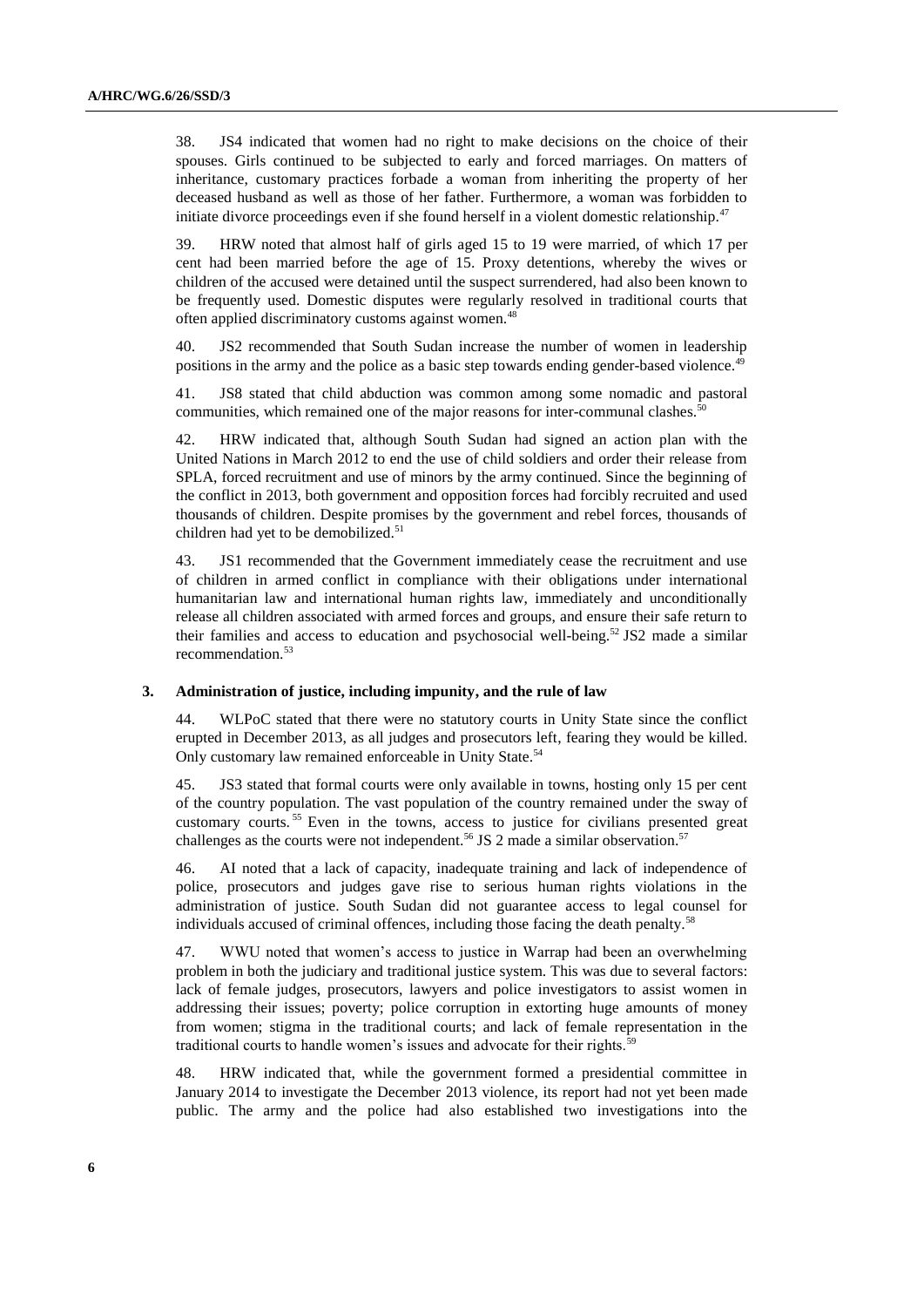involvement of security forces in the December 2013 killings in Juba, but their reports had yet to be made public by President Kiir. Eleven alleged perpetrators who had been arrested in connection to the December 2013 crimes had escaped in March 2014 during a gun battle.<sup>60</sup> AI made similar observations.<sup>61</sup>

49. JS6 indicated that, in Western Equatoria State, so far, no case had been reported and no investigation established for the prosecution of military personnel who were directly involved in human rights violations. This gave little hope to the victims' families who were seeking to access justice. $62$ 

50. WLPoC called upon South Sudan to ensure that perpetrators of past human rights and international humanitarian law violations who had committed crimes against women were suspended from their positions.<sup>63</sup> JS2 made a similar recommendation.<sup>64</sup>

51. Reporters Without Borders International (RSF-RWB) noted an alarming increase in cases of arrest and torture of journalists by members of NSS. Impunity for murders of journalists was encouraged by the statements attributed to President Kiir, who, in his address in August 2015, had reportedly threatened to kill journalists who worked against their country.<sup>65</sup>

52. ARTICLE 19 recommended that South Sudan end impunity by ensuring impartial, speedy and effective investigations into human rights violations against journalists, to bring perpetrators to justice, and to ensure that victims and their families had access to appropriate remedies. 66

53. International Service for Human Rights (ISHR) recommended that South Sudan combat impunity by ensuring the prompt, thorough and impartial investigation of all violations against human rights defenders, the prosecution of perpetrators, including members of NSS, and access to effective remedies for victims.<sup>67</sup>

54. ERI recommended that South Sudan intensify efforts to reduce civilian casualties by increasing the accountability of the armed forces through tougher legislation. <sup>68</sup> GaPPSS recommended that South Sudan immediately end all attacks directed at civilians and put mechanisms in place to bring the perpetrators to justice, including independent investigations, and the hybrid court for South Sudan.<sup>69</sup>

55. AI recommended that South Sudan ensure the establishment of the Commission for Truth, Reconciliation and Healing, the Compensation and Reparations Authority, and the Hybrid Court for South Sudan, as provided for in the Agreement on the Resolution of Conflict in South Sudan (ARCSS). 70

56. JS3 recommended that South Sudan conduct consultations on transitional justice processes provided under ARCSS to ensure victim-centred transitional justice processes and fully cooperate with AU and the international community to expedite the formation of the hybrid court for South Sudan by  $2017.<sup>71</sup>$ 

57. JS4 stated that children were arrested without any warrant and then later transferred to the Juvenile Home on remand. Most of them were not informed of reasons for their arrest and self-incriminated whilst in detention. Their parents or legal guardians were often not informed of their arrest/detention due to logistical and administrative challenges faced by the authorities. 72

58. JS1 stated that the Child Act 2008 contained the legal framework for the establishment of a specialized juvenile justice system, however, that no such system was in place. Only one specialized court could be found in Rumbek, Lakes State.<sup>73</sup>

59. JS4 noted that the State had only one reformatory centre for boys with a capacity for 45 inmates, but that it was currently accommodating more than 78 inmates, forcing some to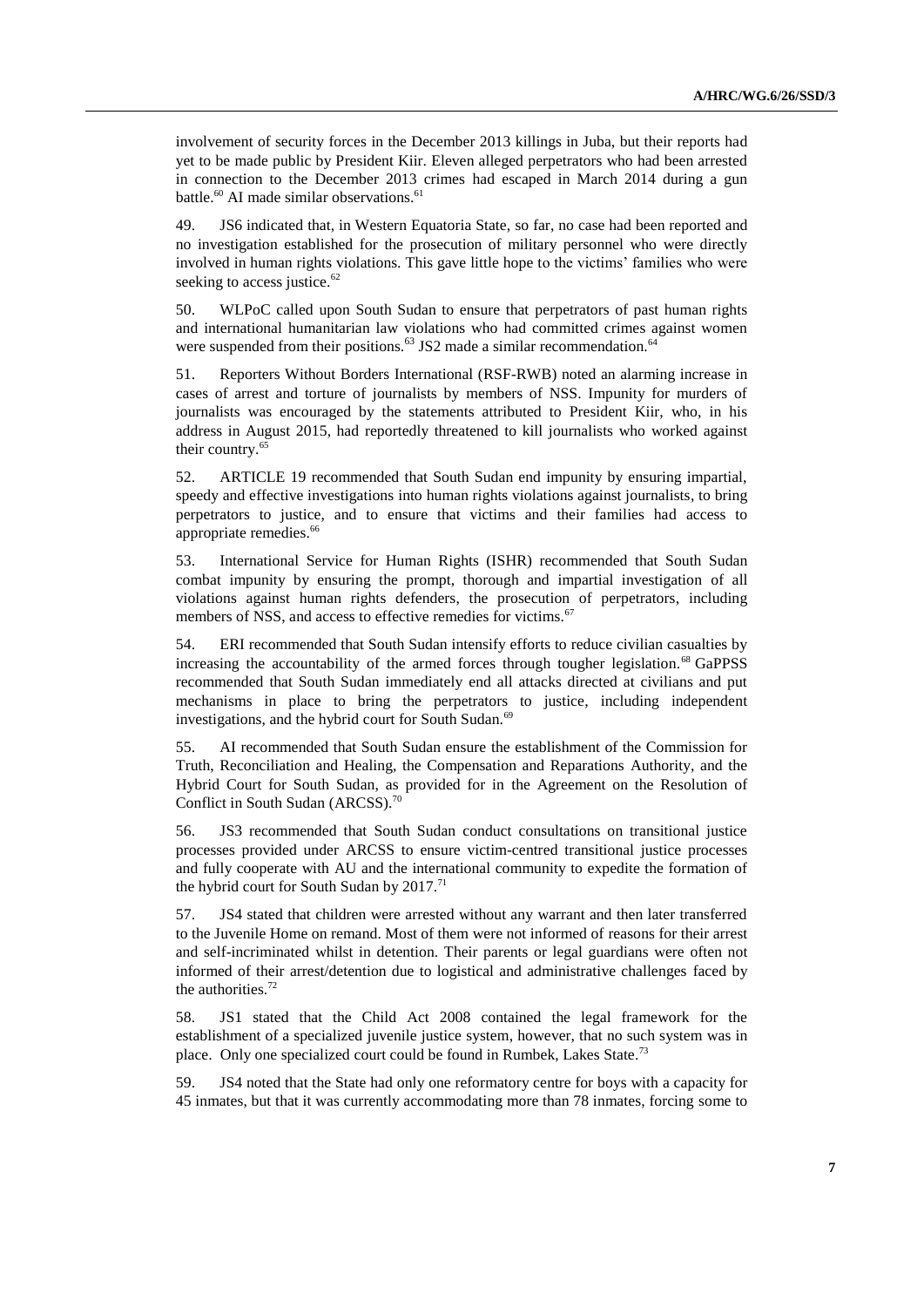sleep in the toilets. Without any reformatory provision for them, girls were put together with adult women in the main prison. $74$ 

## **4. Freedom of religion or belief, expression, association and peaceful assembly, and right to participate in public and political life**

60. JUBILEE noted that the burning down of a church in Yida during the conflict in January 2015 was a threat to religious freedom.<sup>75</sup>

61. ARTICLE 19 observed that little progress had been made to protect freedom of expression. NSS continued to harass, intimidate, and arbitrarily detain journalists. As a result, freedom of expression had been increasingly eroded since the independence in 2011, a situation which escalated following the outbreak of internal armed conflict in mid-December 2013.<sup>76</sup>

62. According to ARTICLE 19, President Kiir signed into law the Media Authority Bill, the Right of Access to Information Bill and Broadcasting Corporation Bill. ARTICLE 19 remained concerned over their implementation as provisions within these laws were not in conformity with international human rights law.<sup>77</sup> ISHR recommended that South Sudan review and implement these media laws in accordance with international human rights law, and protect independent media.<sup>78</sup>

63. ARTICLE 19 noted that many journalists and human rights defenders had resorted to self-censorship, carefully crafting articles and statements to avoid antagonising the Government and opting out of public appearances or television and radio interviews.<sup>79</sup>

64. RSF-RWB regretted that restrictions of freedom of expression and the right to information in the 2011 Constitution were vaguely worded so that the authorities could interpret them in an overly restrictive manner.<sup>80</sup>

65. JS5 stated that the NSS Bill that had come into effect in March 2015 provided broad powers to the security service to monitor wireless systems, publications, and broadcasting stations.<sup>81</sup>

66. According to RSF-RWB, the South Sudanese authorities often seized the entire issue of a newspaper as a way to prevent the publication of information and to inflict financial harm by depriving the newspaper of the income from retail sales.<sup>82</sup>

67. Furthermore, RSF-RWB stated that, in addition to persecuting independent and opposition media outlets, NSS also targeted community radio stations, often religious ones.<sup>83</sup>

68. JS3 continued that outdated laws imposed unwarranted restrictions on journalists and media houses on the grounds of defamation.<sup>84</sup>

69. Access Now noted the intention of South Sudan to increase national connections to major global telecommunications cables. It recommended that South Sudan commit to enhancing freedom of expression online and preventing violations by state and non-state actors; and refrain from slowing, blocking or shutting down internet and telecommunications services, particularly during elections and public assemblies.<sup>85</sup>

70. ISHR recommended that South Sudan cease impeding the right to freedom of expression, including through harassment and censorship of the media and civil society, detention of journalists, and the issuing of orders to suspend publications or seize newspapers.<sup>86</sup>

71. JS5 continued that several human rights defenders had been victims of failed assassination attempts, and continued to receive death threats from government representatives, NSS, SPLM, SPLA and unidentified sources. They regularly faced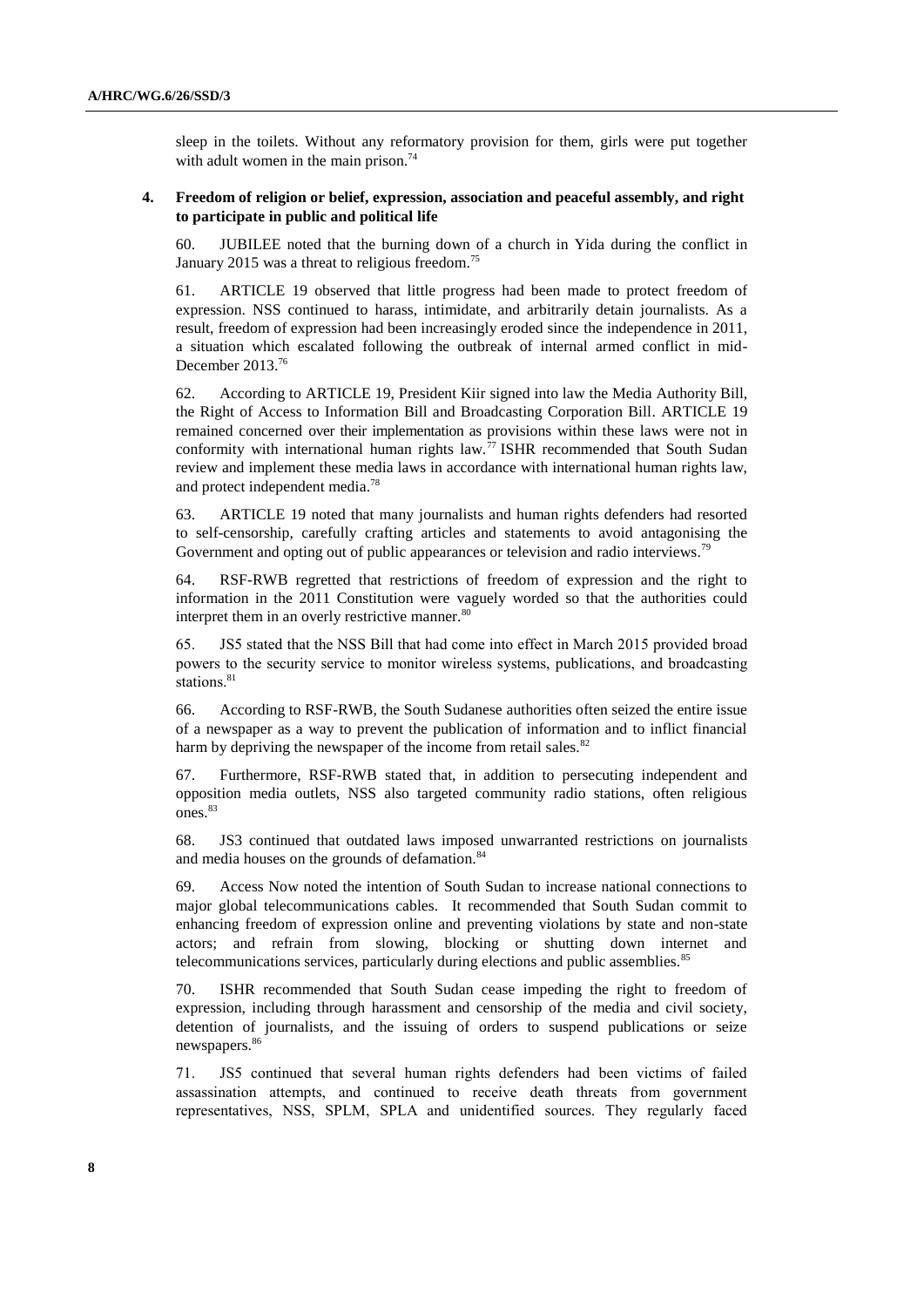harassment, intimidation and were routinely kidnapped, tortured and left abandoned in deserted areas. Their houses and property had been attacked and destroyed.<sup>87</sup>

72. JS5 indicated that, on 11 February 2016, President Kiir had signed the Non-Governmental Organisations (NGO) and the Relief and Rehabilitation Commissions bills into law. These Acts had restrictive provisions that provided broad powers to the authorities to monitor and control the activities of NGOs. The NGO Act required NGOs to seek permission in order to carry out any activities not listed in their certificates of registration.<sup>88</sup>

73. ISHR recommended that South Sudan ensure that the NGO Act is reviewed and amended, including through a process of public consultation to ensure its compliance with international human rights law.<sup>89</sup>

74. ISHR recommended that South Sudan guarantee the right of safe and unhindered access to international human rights mechanisms and condemn and punish acts of intimidation and reprisals against human rights defenders who engaged with the UN and regional human rights bodies.<sup>90</sup>

75. JS8 noted the provisions in the Transitional Constitution on the affirmative action of 25 per cent for women's participation in governance. According to JS3, the implementation of these provisions presented a great challenge due to the high illiteracy rate among women.<sup>91</sup> JS4 stated that women were grossly underrepresented in executive positions.  $92$ WLPoC and JS2 indicated that, among 28 new governors appointed in December 2015, not one was a woman.<sup>93</sup> JS4 continued that women were also under represented in civil services positions such as director-general of ministries and department heads.<sup>94</sup> WWU made similar observations.<sup>95</sup>

### **5. Right to social security and to an adequate standard of living**

76. JS3 stated that most South Sudanese depended on small-scale subsistence farming and cattle-herding. However, this pattern of livelihood had been disrupted by the war, leaving most of citizens at a risk of acute famine and poverty.<sup>96</sup>

77. Food & Agriculture Development Agency (FADA) stated that the whole of Warrap State was on the verge of starvation. In the last two years, there had been food shortages and skyrocketing market prices, leaving one in three households suffering from acute hunger.<sup>97</sup>

#### **6. Right to health**

78. JS8 stated that the lack of trained qualified medical staff, health facilities and medicines; salary delays and levels; inaccessibility to health facilities for lack of transport and poor roads; and high illiteracy, especially in the rural areas, were some of the major impediments to the enjoyment of the right to health.<sup>98</sup>

79. ADF International indicated that several social and cultural factors contributed to poor maternal health.<sup>99</sup> WWU noted that the percentage of women was high in Warrap, however, that the provision of health care provided by the Government was inadequate, increasing risks to the health and lives of women. This was due to several factors: limited number of midwives to cater for expectant mothers; few government health centres; limited support from husbands and poverty.<sup>100</sup>

80. JS8 stated that the cholera outbreak further threatened the lives of children. Malaria had also been in an alarming increase for children during their displacement.<sup>101</sup>

81. JS8 stated that children suffering from acute malnutrition had doubled since the outbreak of the crisis in December 2013.102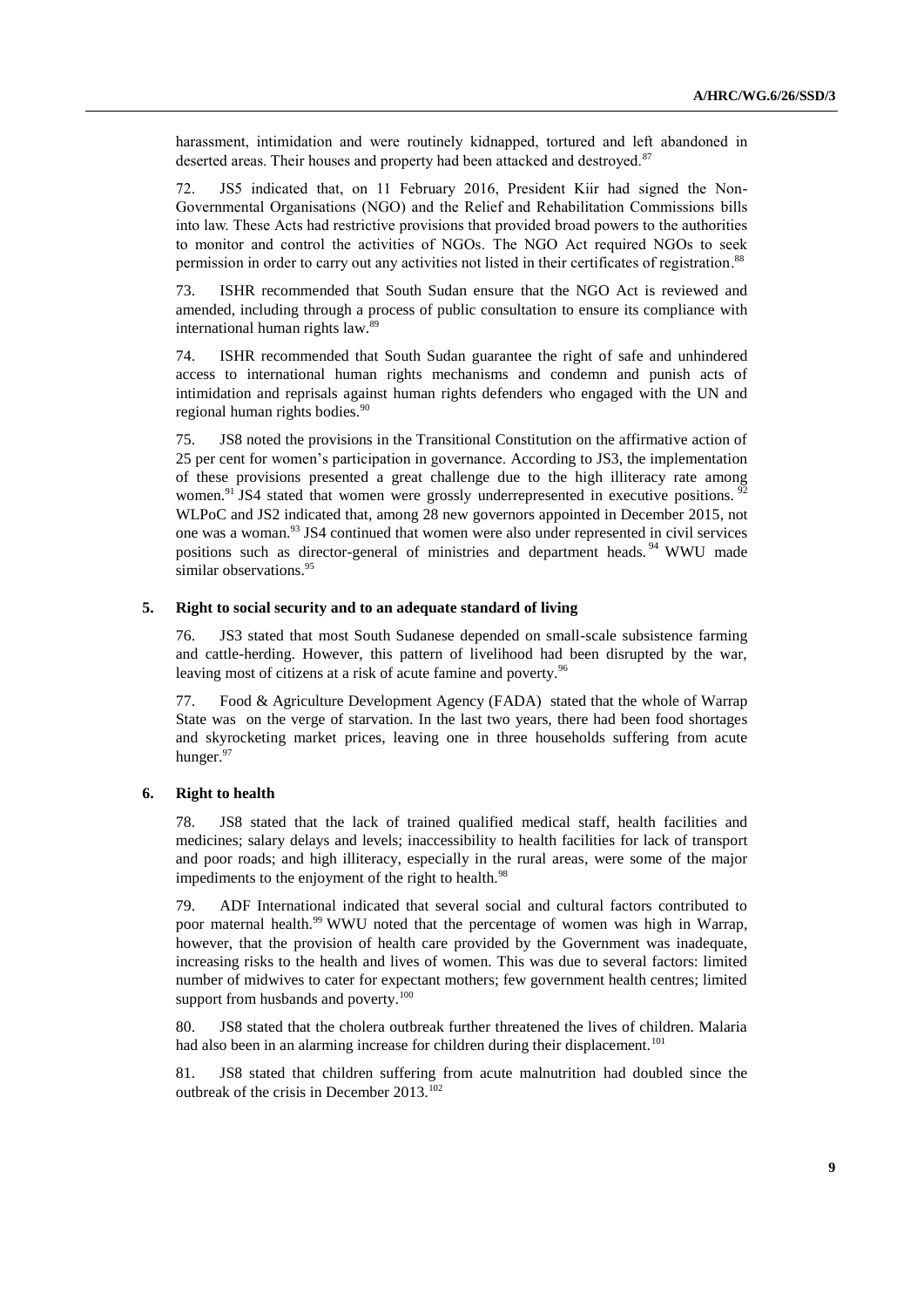82. AI stated that mental health services were almost non-existent. Only one public hospital in the country provided psychiatric care, in an in-patient ward with only 12 beds. People with serious mental health disabilities were routinely incarcerated in prisons. They were not provided adequate medical care, and were often held chained, naked or in solitary confinement.<sup>103</sup>

83. ADF, ERI and JS1 recommended that South Sudan increase financial investment in the health sector, including for the development of health care facilities, and the training of more specialized health care professionals. 104

#### **7. Right to education**

84. HRW stated that schools continued to be attacked and occupied throughout the country, by both parties to the conflict. $105$ 

85. According to JUBILEE, 40 per cent of men were literate, while only about 15 per cent of women were literate. Furthermore, many teachers had never completed primary school themselves.<sup>106</sup>

86. JS1 stated that lack of school structures and lack of school in some parts of the country continued to present major barriers in accessing education for the majority of children. Moreover, according to JS1, children had reported widespread abuse and mistreatment by their teachers, including sexual harassment.<sup>107</sup>

87. FADA indicated that primary schools charged some fees for pupils, which parents with low income level could not afford.<sup>108</sup> JS3 recommended that South Sudan provide free education for all children.<sup>109</sup>

88. WWU noted a high percentage of uneducated women in Warrap due to various reasons: early and forced marriage; removal of girls from school for fear of getting pregnant; and keeping girls at home as care givers. Only a few women were educated but in Arabic not English. Such women found it difficult to find employment in the various sectors.<sup>110</sup> WLPoC advocated for women's greater access to education, to enable them to participate in society and the economy on equal terms with men.<sup>111</sup>

### **8. Persons with disabilities**

89. Joint Submission 9 (JS9) indicated that persons with disabilities were widely seen as beggars and as people incapable of contributing to society. They were more likely to be illiterate and unemployed due to widespread exclusion. As a consequence, they were among the most marginalised in society, with limited or no opportunities for support. Their voices were hardly heard, so their concerns were barely taken into consideration in decision-making processes.<sup>112</sup>

90. JS9 continued that access to education for persons with disabilities depended on a range of factors, such as the type and/or degree of impairment, socio-economic status of a family, physical accessibility of schools, distance, and attitudes.<sup>113</sup>

91. JS9 recommended that inclusive education be reinforced and extended to all parts of South Sudan with education in Braille and sign language to be provided.<sup>114</sup>

92. JS9 also recommended that South Sudan promote affirmative action for the employment of persons with disabilities and make existing vocational skills training and development programmes to be inclusive of persons with disabilities<sup>115</sup>

#### **9. Minorities**

93. GaPPSS noted that, on 2 October 2015, President Kiir had issued a controversial decree dividing South Sudan into 28 states, which further encouraged tribalism and ethnic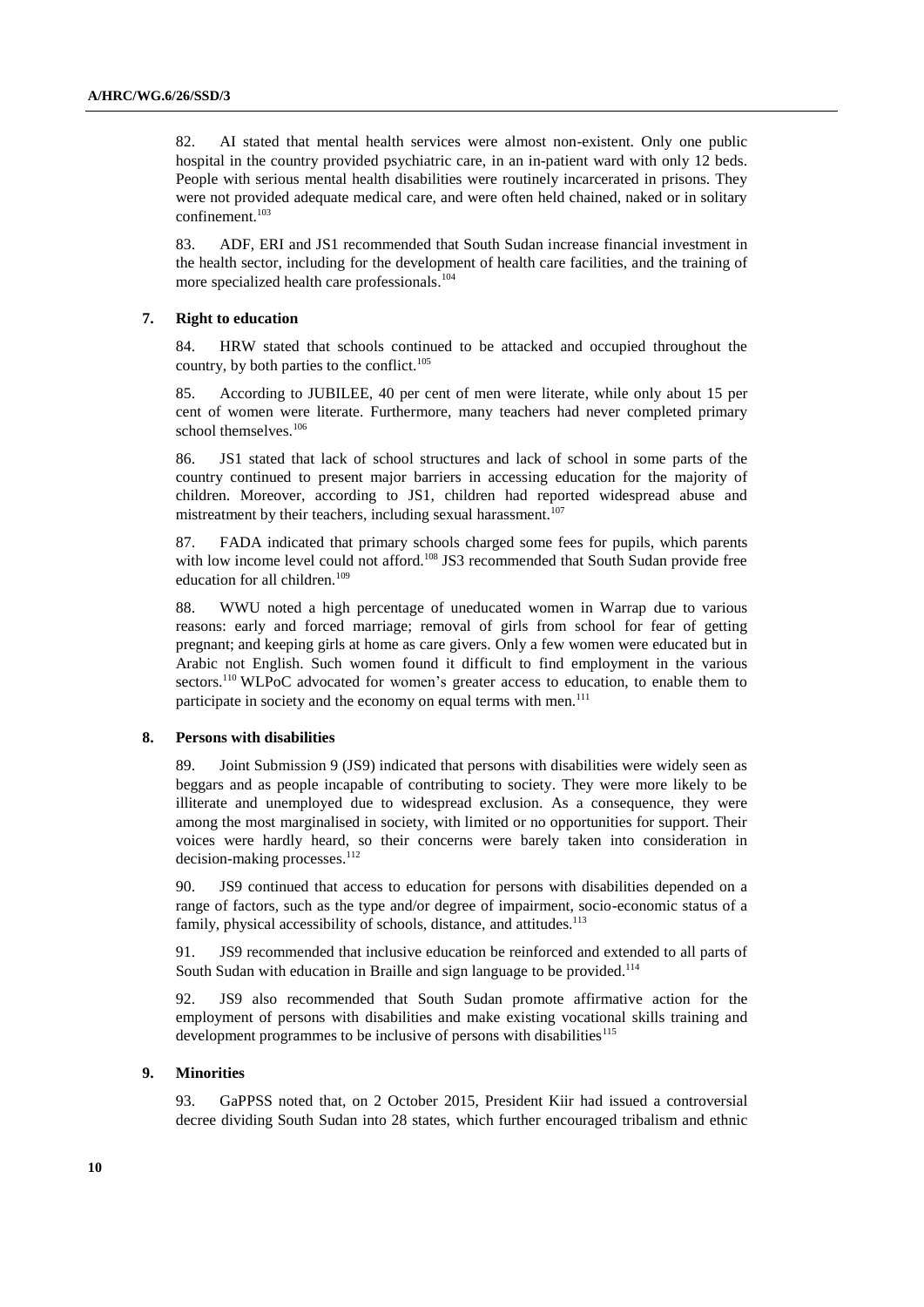lands disputes.<sup>116</sup> GaPPSS recommended that South Sudan cancel the executive order that divided the country into 28 states and return to the 10 states as stipulated in ARCSS.<sup>117</sup>

94. ERI recommended that South Sudan provide fair representation of all ethnic groups in state and national government roles and commit to the protection of ethnic minorities through national education programmes that promoted respect, understanding and cooperation among various ethnic groups.<sup>118</sup>

### **10. Internally displaced persons**

95. JS3 stated that less than 10 per cent of those displaced inside South Sudan—over 100,000 people—were residing in UN PoC sites. The vast majority of displaced people were living outside these sites, many of whom in remote areas where accessing basic services and assistance was much more difficult.<sup>119</sup>

96. JS3 continued that the humanitarian response had had a disproportionate focus on internally displaced persons (IDPs) sheltering in PoC sites and IDP camps, who were easier to reach. The vast majority of people outside bases and formal camps faced continued threats to their security, resulting in repeated displacement.<sup>120</sup>

97. JS6 noted the forced displacement of thousands of civilians, especially in Mundri West, Mundri East and Ezo counties in Western Equatoria State as a consequence of SPLA attacks. Displaced civilians had no access to basic services such as water, food, health and primary education. 121

98. HRW stated that, on February 18 2016, a UN base hosting almost 50,000 IDPs in Malakal had come under attack. SPLA soldiers had reportedly penetrated into the camp, shooting indiscriminately and burning tents and shelters. At least 25 people had been killed and more than 120 IDPs wounded. The attack was not the first armed attack on UN PoC sites; an armed attack on Bor in April 2014 had killed more than 50 residents. To date, no one had been held accountable.<sup>122</sup>

# **11. Right to development and environmental issues**

99. JS2 stated that oil contamination was a major source of water and soil pollution, resulting in the loss of traditional livelihoods, in particular of the Nuer community in Unity State. Most members of the Nuer community were pastoralists and their livelihood depended on cattle. However, oil pollution near the oil fields was resulting in the loss of grazing land for their cattle, as well as cattle deaths.<sup>123</sup> JS2 recommended that South Sudan strengthen the current governance framework by enacting appropriate legislation.<sup>124</sup>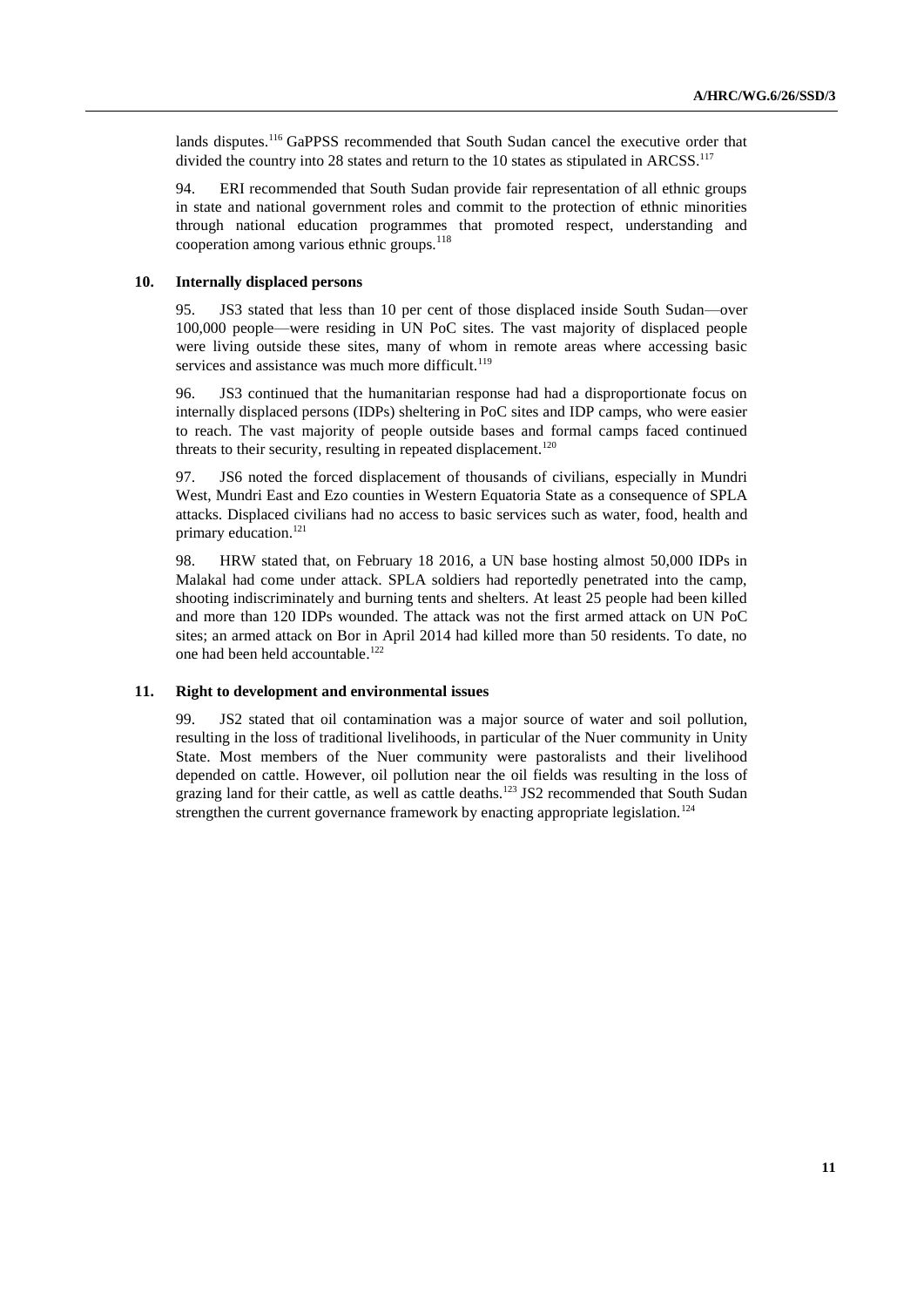# *Notes*

| Civil society<br>Individual submissions: | The stakeholders listed below have contributed information for this summary; the full texts of all<br>original submissions are available at: www.ohchr.org. |  |
|------------------------------------------|-------------------------------------------------------------------------------------------------------------------------------------------------------------|--|
| <b>Access Now</b>                        | Access Now, New York, United States of America:                                                                                                             |  |
| <b>ADF</b> International                 | ADF International, Geneva, Switzerland;                                                                                                                     |  |
| ΑI                                       | Amnesty International, London, United Kingdom of Great Britain                                                                                              |  |

| AI                 | Amnesty International, London, United Kingdom of Great Britain and                 |  |  |
|--------------------|------------------------------------------------------------------------------------|--|--|
|                    | Northern Ireland:                                                                  |  |  |
| <b>ARTICLE 19</b>  | ARTICLE 19, London, United Kingdom of Great Britain and                            |  |  |
|                    | Northern Ireland;                                                                  |  |  |
| ERI                | Edmund Rice International, Geneva, Switzerland;                                    |  |  |
| <b>FADA</b>        | Food & Agriculture Development Agency, South South, Kuajock,                       |  |  |
|                    | South Sudan;                                                                       |  |  |
| <b>GaPPSS</b>      | Global Partnership for Peace in South Sudan, Beverly, United States<br>of America; |  |  |
| <b>HRW</b>         | Human Rights Watch, Geneva, Switzerland;                                           |  |  |
| <b>ISHR</b>        | International Service for Human Rights, Geneva, Switzerland;                       |  |  |
| <b>JODA</b>        | Jonglei Development Agency, Nairobi, Kenya;                                        |  |  |
| <b>JUBILEE</b>     | Jubilee Campaign, Fairfax, Virginia, United States of America;                     |  |  |
| RSF-RWB            | Reporters Without Borders International, Paris, France;                            |  |  |
| <b>WLPoC</b>       | Women leaders PoC, Bentiu, South Sudan;                                            |  |  |
| <b>WWU</b>         | Warrap Women Union (South Sudan), Kuajock, South Sudan.                            |  |  |
| Joint submissions: |                                                                                    |  |  |
| JS1                | Joint submission 1 submitted by: CRCSC (Child Rights Civil Society                 |  |  |
|                    | Coalition), Juba South Sudan: Agency for Children's Development                    |  |  |
|                    | Foundation (ACDF); Advocate Coalition for Rights and Development                   |  |  |
|                    | (ADCORD); Community Agribusiness Development Agency                                |  |  |
|                    | (CADA); Community Advocacy Network (CAN); Child Rights Civil                       |  |  |
|                    | Society Coalition (CRCSC); Disabled Association for Rehabilitation                 |  |  |
|                    | (DARD); Foundation for Youth Initiative (FYI); Hold the Child (HC);                |  |  |
|                    | Hope Restoration South Sudan (HRSS); Indigent Development                          |  |  |
|                    | Organization (IDO); Pita Women Association for Development                         |  |  |
|                    | (PWAD); Sudanese Christian Youth Ministry International (SCYMI);                   |  |  |
|                    | and The Organization for Children Harmony (TOCH);                                  |  |  |
| JS <sub>2</sub>    | Joint submission 2 submitted by: CSO BentiuPoC (Civil Society                      |  |  |
|                    | Organizations at Bentiu Protection of Civilians), Bentiu, South                    |  |  |
|                    | Sudan: Greater Upper Nile Organization; Women Vision; CAPRAS-                      |  |  |
|                    | Community Outreach Protection on Reproductive Health Awareness                     |  |  |
|                    | and Sanitation; Peace and Justice Commission; Women                                |  |  |
|                    | Empowerment Development Organization; Hope and Restauration                        |  |  |
|                    | Committee; Children Charity Organization and KALP-Koch Adult                       |  |  |
|                    |                                                                                    |  |  |
|                    | Literacy Program;                                                                  |  |  |
| JS3                | Joint submission 3 submitted by: LWF (Lutheran World Federation),                  |  |  |
|                    | Geneva Switzerland; Organization for Non-violence and Development                  |  |  |
|                    | (ONAD); African Mission Assistance (AMA); Mindri Relief and                        |  |  |
|                    | Development Association (MRDA); Basic Education Development                        |  |  |
|                    | Network (BEDN); South Sudan Youth for Peace and Development                        |  |  |
|                    | organization (SSYPADO); Institute for Promotion of Civil Society                   |  |  |
|                    | (IPCS); South Sudan Law Society (SSLS); Peace and Development                      |  |  |
|                    | Collaborative Organization (PDCO); Advocate Coalition for Rights                   |  |  |
|                    | and Development (ADCORD), Juba South Sudan; Foundation for                         |  |  |
|                    | Human Rights Initiative (FHRI); Institute for Economic Affairs (IEA);              |  |  |
|                    | Foundation for Democracy and Accountable Governance; and Human                     |  |  |
|                    | Rights Development Organization (HURIDO);                                          |  |  |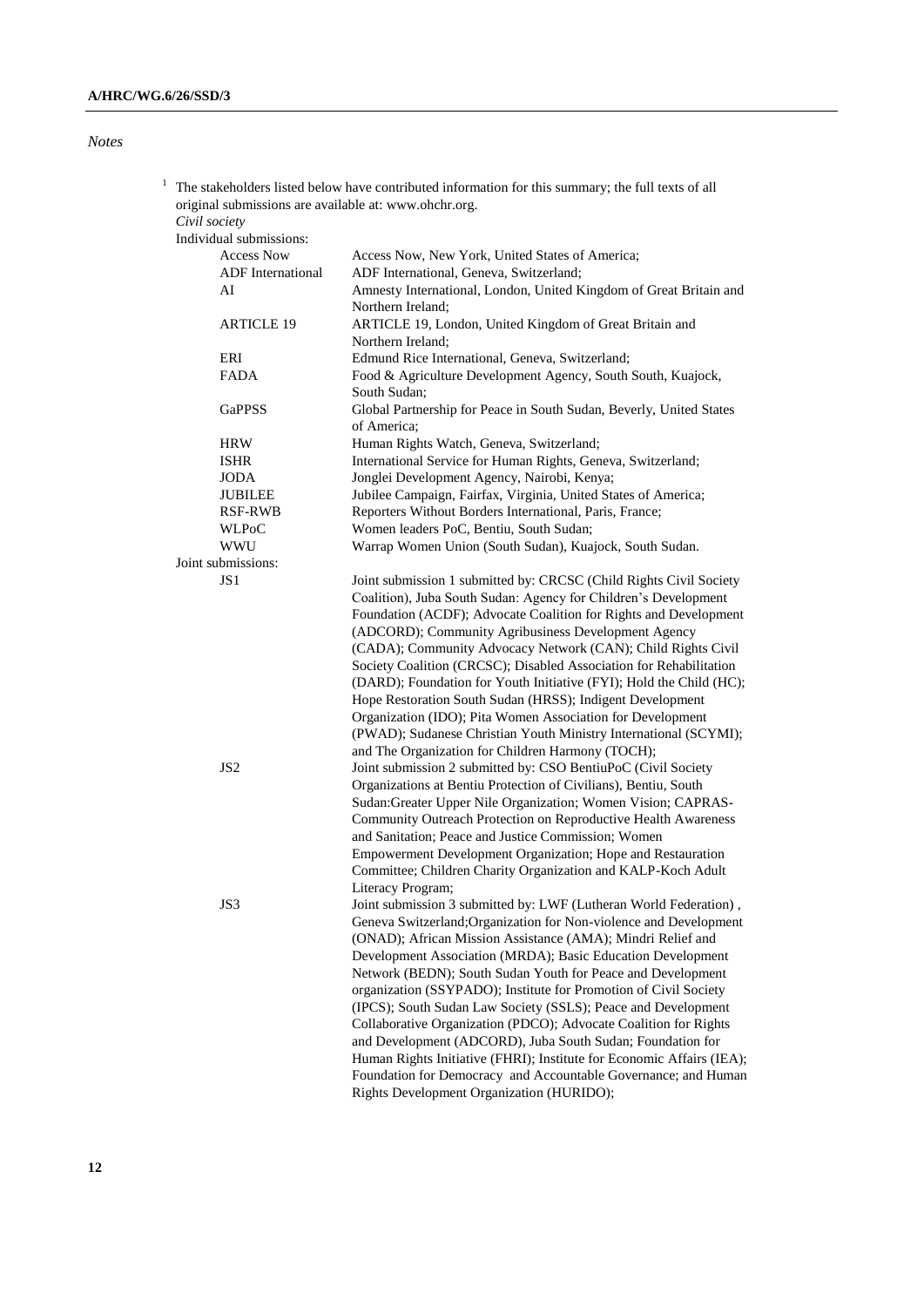|        | JS4                                                  | Joint submission 4 submitted by: Coalition of CSOs in Western Bahr<br>el Ghazal State (WBGS), Wau, South Sudan: Justice and Peace |  |
|--------|------------------------------------------------------|-----------------------------------------------------------------------------------------------------------------------------------|--|
|        |                                                      | Commission; Women Training and Promotion; Community                                                                               |  |
|        |                                                      | Empowerment for Progress Organization; St. Mary Association; Unity                                                                |  |
|        |                                                      | Cultural Development Center; and Women for Food Basket;                                                                           |  |
|        | JS5                                                  | Joint submission 5 submitted by: CIVICUS: World Alliance for                                                                      |  |
|        |                                                      | Citizen Participation, Johannesburg, South Africa; and the East and                                                               |  |
|        |                                                      | Horn of Africa Human Rights Defenders Project, Kampala, Uganda;                                                                   |  |
|        | JS6                                                  | Joint submission 6 submitted by: Western Equatoria State Civil                                                                    |  |
|        |                                                      | Society Coalition, Yambio, South Sudan: Justice and Peace                                                                         |  |
|        |                                                      | Commission /Catholic Diocese of Tambura Yambio (CDTY); Civil                                                                      |  |
|        |                                                      | Society Human Rights Forum (CSHRF); Faith Based Council (FBC);                                                                    |  |
|        |                                                      | Hummingbird Action for Peace and Development; and Young Women                                                                     |  |
|        |                                                      | Christian Association (YWCA); and Women General Union;                                                                            |  |
|        | JS7                                                  | Joint submission 7 submitted by: The Advocates for Human Rights,                                                                  |  |
|        |                                                      | Minneapolis, Minnesota, United States of America; and the World                                                                   |  |
|        |                                                      | Coalition Against the Death Penalty;                                                                                              |  |
|        | JS8                                                  | Joint submission 8 submitted by: South Sudan Human Rights                                                                         |  |
|        |                                                      | Commission, Juba, South Sudan; Community Empowerment in                                                                           |  |
|        |                                                      | Progress Organisation (CEPO); South Sudan Women Empowerment                                                                       |  |
|        |                                                      | Network (SSWEN); Organisation for Non-Violence and Development                                                                    |  |
|        |                                                      | (ONAD); Confident Children Out of Conflict (CCC); Organization                                                                    |  |
|        |                                                      | Community Initiative Support Program (OCISP); Angear                                                                              |  |
|        |                                                      | Organisation (AODCC); and South Sudan Civil Society Alliance                                                                      |  |
|        |                                                      | (SSCSA);                                                                                                                          |  |
|        | JS9                                                  | Joint submission 9 submitted by: SSAVI South Sudan Association of                                                                 |  |
|        |                                                      | the Visually Impaired, Juba, South Sudan; Equatoria States Union of                                                               |  |
|        |                                                      | the Visually Impaired (ESUVI); Central Equatoria State Union of the                                                               |  |
|        |                                                      | Physically Disabled (UPD); Equatoria States Association of the Deaf                                                               |  |
|        |                                                      | and Dumb (ESADD); and South Sudan Women with Disabilities                                                                         |  |
|        |                                                      | Network (SSWDN).                                                                                                                  |  |
| 2      | AI, p. 1. Article 19, para. 21.i.                    |                                                                                                                                   |  |
| 3      |                                                      | See Access Now, para. 11. b. / AI, p. 5. / Article 19, para. 21.i. / ERI, pp. 2, 4, and 5. / GaPPSS, p. 5. /                      |  |
|        |                                                      | JS1, recommendation a), p. 3. / JS3, recommendation d., p. 7. / JS5, p. 11. / JS8, p. 8. / JS9, p. 3.                             |  |
|        | 4<br>JUBILEE, para. 21.                              |                                                                                                                                   |  |
|        | 5<br>GaPPSS, p. 5.                                   |                                                                                                                                   |  |
| 6<br>7 | See also GaPPS, p. 1.                                |                                                                                                                                   |  |
| 8      | HRW, p. 1. See also AI, p. 2.                        |                                                                                                                                   |  |
| 9      | See A/HRC/18/16 for these recommendations.           |                                                                                                                                   |  |
| 10     | GaPPSS, p. 1.                                        |                                                                                                                                   |  |
| 11     | JODA, p. 2.                                          |                                                                                                                                   |  |
| 12     | JS3, recommendation b., p. 4.                        |                                                                                                                                   |  |
| 13     | ERI, p. 4.                                           |                                                                                                                                   |  |
| 14     | AI, p. 5. See also GaPPS, p. 1.<br>JS1, para. 4.     |                                                                                                                                   |  |
| 15     | JS1, para. 5.                                        |                                                                                                                                   |  |
| 16     | Access Now, para. 11.e.                              |                                                                                                                                   |  |
| 17     | Access Now, para. 11. e. / JS5, p. 11.               |                                                                                                                                   |  |
| 18     | Article 19, para. 21. ii.                            |                                                                                                                                   |  |
| 19     | WLPoC, para. 19.                                     |                                                                                                                                   |  |
| 20     | WLPoC, para. 3. / JS2, para. 22. See also JS4, p. 8. |                                                                                                                                   |  |
| 21     | WWU, p. 3.                                           |                                                                                                                                   |  |
| 22     | WWU, p. 4.                                           |                                                                                                                                   |  |
|        |                                                      |                                                                                                                                   |  |

- $23$  Para. 85.4., A/HRC/18/16.
- $24$  84.20., A/HRC/18/16. JS7, para. 4.
- $25$  JS7, para. 5.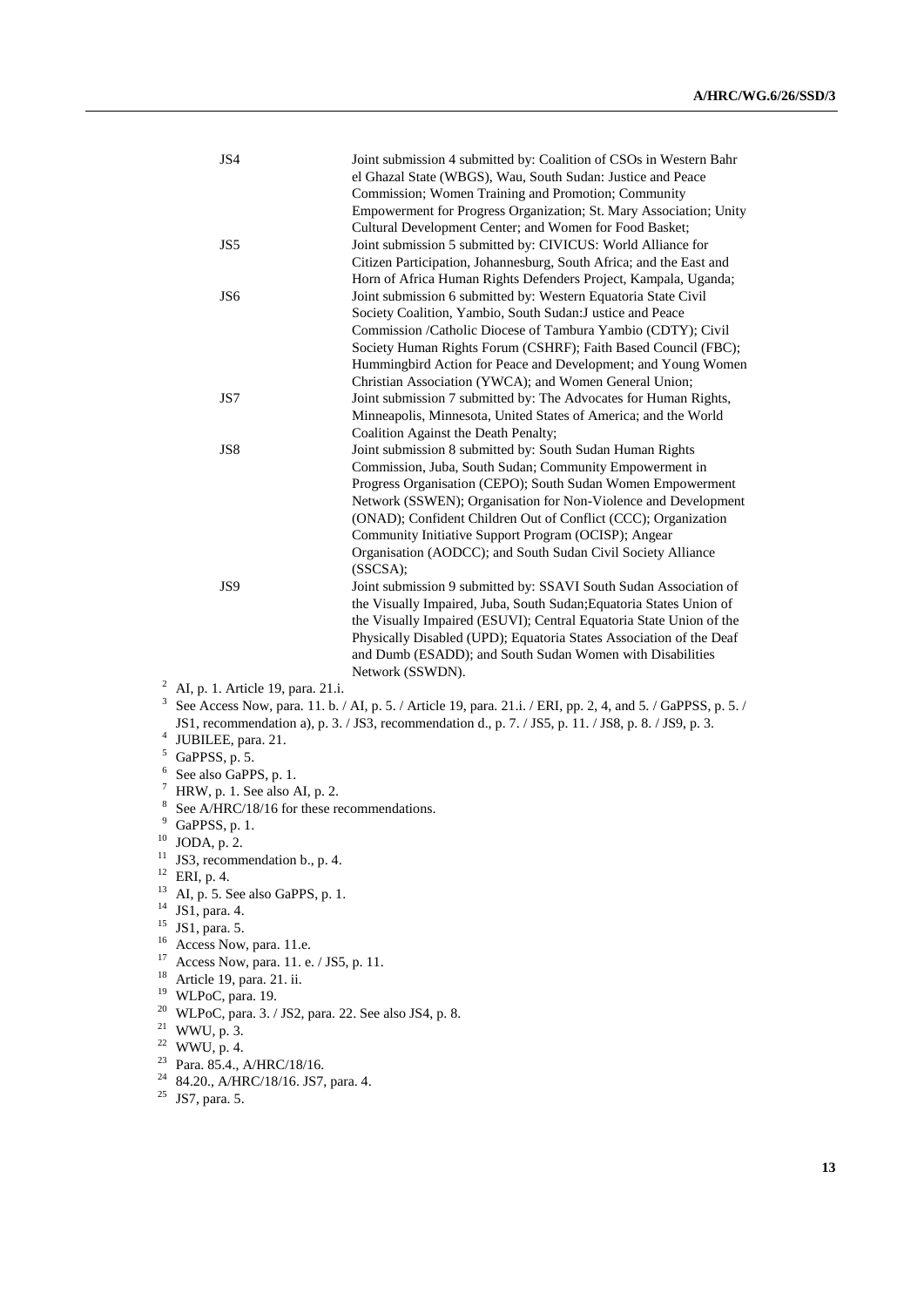HRW, p.1. AI, p. 2. <sup>28</sup> JS7, para. 18. / AI, p. 5. AI, p. 4.  $30\,$  JS8, p. 10. GaPPSS, p. 5. AI, p. 2. JS4, paras. 10-13. AI, p. 4. / JS6, para. 36./ JS7, para. 16. / JS8, p. 7. HRW, p.5. <sup>36</sup> JS6, recommendation 7. AI, pp. 3-4. / GaPPSS, p. 1. AI, p. 2. JS6, para. 27.  $^{40}\,$  AI, p. 6. AI, p. 4. WLPoC, paras. 6 and 8. JS8, p. 5. JS3, para. 17. WLPoC, paras.10-11. JS1, para. 15. JS4, para. 22. HRW, p. 6. JS2, para. 5. JS8, p. 6. HRW, p. 3. JS1, recommendation a), p. 9. JS2, para. 6. WLPoC, paras. 9-10. JS3, para. 12. JS3, para. 13. JS2, para. 11. AI, p. 4. WWU, pp. 1-2.  $^{60}\,$  HRW, p. 6. AI, p. 4. JS6, para. 15. WLPoC, para. 4. JS2, para. 3. RSF-RWB, pp. 2-3. See also JS5, para. 3.2. <sup>66</sup> Article 19, 21. iv. ISHR, p. 3. ERI, p. 4. GaPPSS, p. 5. AI, p. 6. See also JODA, p. 5. JS3, recommendations a. and b., p. 13. JS4, para. 28. JS1, para. 10. JS4, para. 24.

- JUBILEE, paras. 11and 13.
- Article 19, para. 3.
- Article 19, para. 14.
- ISHR, p. 3.
- Article 19, para. 6.
- RSF-RWB, p. 1.
- JS5, para. 3.3.